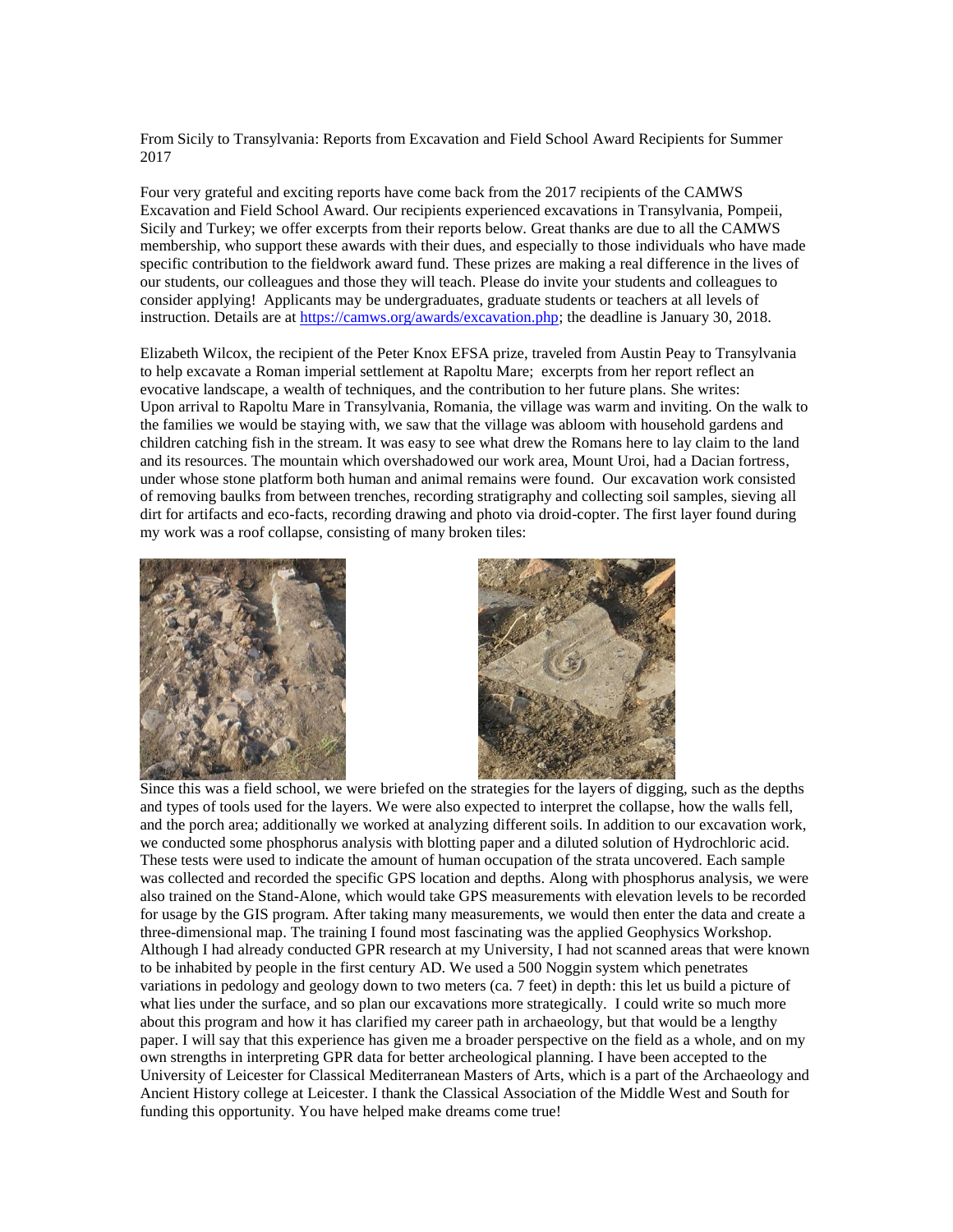Esther Knegt, from Brock University, participated in two excavations: the Marzamemi Maritime Heritage Project off the coast of Sicily, focused on a  $6<sup>th</sup>$  century AD Roman wreck, and the Burgaz Harbours Project at Bodrum, Turkey. She writes: I arrived in Sicily with little diving experience and no field experience at this point in my education. The director of the project, Justin Leidwanger, provided me and other new divers with ample instruction and training on how to properly excavate and handle the artefacts that were uncovered. I was paired with experienced divers when working on the site and was able to learn from and witness seasoned underwater archaeologists. My days were divided into diving in the morning and working at the museum, Rudini, in the afternoons. In Rudini, the artefacts are catalogued, properly conserved, and studied for future use. Working in the museum allowed me to be a part of many steps of the archaeological process and I benefited immensely from the instruction I received from the staff at Rudini.

After excavating in Sicily I travelled to Turkey to participate in the Burgaz Harbours Project. On this excavation I was able to do research in the Conservation Lab in the Bodrum Research Centre at the Institute for Nautical Archaeology. I also worked at the Bodrum Museum of Underwater Archaeology. At both of these locations I analyzed and studied ceramics, in particular, amphora from shipwrecks. I helped look at fabric construction and classification of sub groups of amphora types. It was fascinating to visit the INA and become acquainted with scholars and archaeologists. Both these excavations helped me enhance my skill set as an archaeologist and allowed me to get better acquainted with how fieldwork is conducted. I hope to be able to work for both these projects in the following year and continue with the research questions that I had started to explore. I am thankful to both the Marzamemi Maritime Heritage Project and the Burgaz Harbours Project for teaching me all these skills, but also CAMWS for helping me fund these amazing opportunities. The summer was easier to plan and enjoy, allowing me to make the most of my education without having as great a financial burden as I would have without the support I received.

Jordan Bonadurer, an undergraduate from Southern Illinois University Carbondale, writes: Thanks to the contributions of the Classical Association of the Middle West and South, my 'office' for the Summer of 2017 was the Villa della colonne a Mosaico in Pompeii, Italy. Before my internship with the Via Consolare Project I already knew that I loved studying the Classical world, but it was through excavation that I developed a passion for hands-on interaction with artefacts and gained first hand knowledge of archaeological practices.

This season the Via Consolare Project (VCP) opened four trenches, two of which I worked on. The first trench (which was reopened from the 2016 season) was directly above a street level shop and was connected to the 'core' of the Villa della colonne a Mosaicos. The investigation of this area brought a clearer understanding of the function of the space, and its position in the phases and chronology of the Villa, as well as the urbanization and expansion of Pompeii. I was able to assist in almost all aspects of the excavation of this archeological area: removing backfill, utilizing planning frames and EDM, sifting and hand sorting finds, following stratigraphic units while trowelling, assisting in photography and documentation, and preparing discard fractions and flotation samples.

I was able to contribute in a similar way to a second trench located in the fauces of the Villa that led into the viridarium of the space. One unique aspect of this trench was its close proximity to tourists. I often was questioned by visitors about a myriad of Pompeii-related topics, and had pictures taken of me. While this was a bit distracting at times, I found that I really enjoyed being an 'archeology spokesperson' as well.

At the close of the season, I helped to create the data entry spreadsheet for the season report on brick and tile analysis.

It is difficult to summarize the immense impact that the Via Consolare Project had on me this summer. Before June, I had never even picked up a trowel or been to Europe, but by the end of the season I felt competent in my abilities as an intern of the project. Most shocking to me, perhaps, was how intensely I responded to being able to touch, feel, and interact with ancient artefacts.